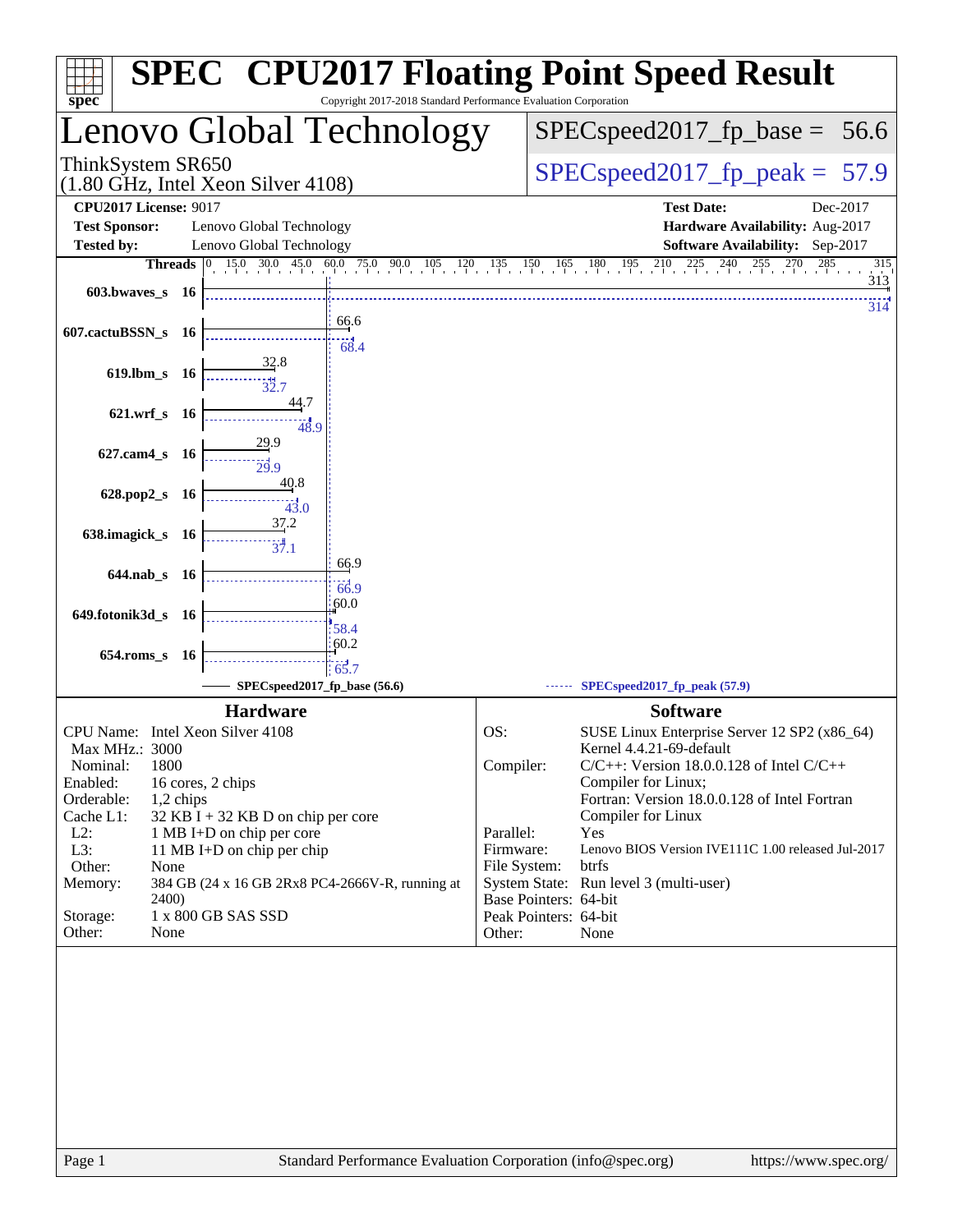

 $SPECspeed2017_fp\_base = 56.6$ 

## Lenovo Global Technology

(1.80 GHz, Intel Xeon Silver 4108)

ThinkSystem SR650  $SPEC speed2017$  fp\_peak = 57.9

**[Test Sponsor:](http://www.spec.org/auto/cpu2017/Docs/result-fields.html#TestSponsor)** Lenovo Global Technology **[Hardware Availability:](http://www.spec.org/auto/cpu2017/Docs/result-fields.html#HardwareAvailability)** Aug-2017

**[CPU2017 License:](http://www.spec.org/auto/cpu2017/Docs/result-fields.html#CPU2017License)** 9017 **[Test Date:](http://www.spec.org/auto/cpu2017/Docs/result-fields.html#TestDate)** Dec-2017 **[Tested by:](http://www.spec.org/auto/cpu2017/Docs/result-fields.html#Testedby)** Lenovo Global Technology **[Software Availability:](http://www.spec.org/auto/cpu2017/Docs/result-fields.html#SoftwareAvailability)** Sep-2017

### **[Results Table](http://www.spec.org/auto/cpu2017/Docs/result-fields.html#ResultsTable)**

|                            | <b>Base</b>    |                |       |                |       | <b>Peak</b>    |            |                |                |              |                |              |                |              |
|----------------------------|----------------|----------------|-------|----------------|-------|----------------|------------|----------------|----------------|--------------|----------------|--------------|----------------|--------------|
| <b>Benchmark</b>           | <b>Threads</b> | <b>Seconds</b> | Ratio | <b>Seconds</b> | Ratio | <b>Seconds</b> | Ratio      | <b>Threads</b> | <b>Seconds</b> | <b>Ratio</b> | <b>Seconds</b> | <b>Ratio</b> | <b>Seconds</b> | <b>Ratio</b> |
| 603.bwaves_s               | 16             | 189            | 313   | 188            | 313   | 189            | <u>313</u> | 16             | 188            | 313          | 188            | 314          | 188            | 314          |
| 607.cactuBSSN s            | 16             | 250            | 66.6  | 251            | 66.5  | 250            | 66.7       | 16             | 244            | 68.4         | 243            | 68.6         | 244            | 68.2         |
| $619.1$ bm s               | 16             | 160            | 32.8  | 160            | 32.8  | 160            | 32.8       | 16             | 160            | 32.7         | <b>160</b>     | 32.7         | 171            | 30.7         |
| $621.wrf$ <sub>s</sub>     | 16             | 294            | 44.9  | 296            | 44.7  | 296            | 44.7       | 16             | 272            | 48.6         | 270            | 49.1         | 270            | 48.9         |
| $627$ .cam $4$ s           | 16             | 296            | 29.9  | 297            | 29.9  | 296            | 29.9       | 16             | 296            | 29.9         | 296            | 30.0         | 296            | 29.9         |
| $628.pop2_s$               | 16             | 293            | 40.5  | 291            | 40.8  | 291            | 40.8       | 16             | 274            | 43.3         | 276            | 43.0         | 277            | 42.8         |
| 638.imagick_s              | 16             | 388            | 37.2  | 389            | 37.1  | 387            | 37.2       | 16             | 388            | 37.2         | 395            | 36.6         | 389            | 37.1         |
| $644$ .nab s               | 16             | 261            | 66.9  | 261            | 66.9  | 261            | 66.9       | 16             | 261            | 66.9         | 261            | 66.9         | 261            | 66.9         |
| 649.fotonik3d s            | 16             | 151            | 60.4  | 154            | 59.3  | 152            | 60.0       | 16             | 158            | 57.8         | 156            | 58.4         | 156            | 58.4         |
| $654$ .roms s              | 16             | 261            | 60.4  | 261            | 60.2  | 261            | 60.2       | 16             | 240            | 65.6         | 238            | 66.0         | 240            | 65.7         |
| $SPEC speed2017$ fp base = |                |                | 56.6  |                |       |                |            |                |                |              |                |              |                |              |

**[SPECspeed2017\\_fp\\_peak =](http://www.spec.org/auto/cpu2017/Docs/result-fields.html#SPECspeed2017fppeak) 57.9**

Results appear in the [order in which they were run.](http://www.spec.org/auto/cpu2017/Docs/result-fields.html#RunOrder) Bold underlined text [indicates a median measurement](http://www.spec.org/auto/cpu2017/Docs/result-fields.html#Median).

### **[Operating System Notes](http://www.spec.org/auto/cpu2017/Docs/result-fields.html#OperatingSystemNotes)**

Stack size set to unlimited using "ulimit -s unlimited"

### **[General Notes](http://www.spec.org/auto/cpu2017/Docs/result-fields.html#GeneralNotes)**

Environment variables set by runcpu before the start of the run: LD\_LIBRARY\_PATH = "/home/cpu2017.1.0.2.ic18.0/lib/ia32:/home/cpu2017.1.0.2.ic18.0/lib/intel64" LD\_LIBRARY\_PATH = "\$LD\_LIBRARY\_PATH:/home/cpu2017.1.0.2.ic18.0/je5.0.1-32:/home/cpu2017.1.0.2.ic18.0/je5.0.1-64" OMP\_STACKSIZE = "192M"

 Binaries compiled on a system with 1x Intel Core i7-4790 CPU + 32GB RAM memory using Redhat Enterprise Linux 7.4 Transparent Huge Pages enabled by default Prior to runcpu invocation Filesystem page cache synced and cleared with: sync; echo 3> /proc/sys/vm/drop\_caches

### **[Platform Notes](http://www.spec.org/auto/cpu2017/Docs/result-fields.html#PlatformNotes)**

BIOS configuration: Choose Operating Mode set to Maximum Performance Hyper-Threading set to Disable MONITORMWAIT set to Enable Adjacent Cache Prefetch set to Disable XPT Prefetcher set to Enable Stale AtoS set to Enable DCA set to Enable Sysinfo program /home/cpu2017.1.0.2.ic18.0/bin/sysinfo

**(Continued on next page)**

Page 2 Standard Performance Evaluation Corporation [\(info@spec.org\)](mailto:info@spec.org) <https://www.spec.org/>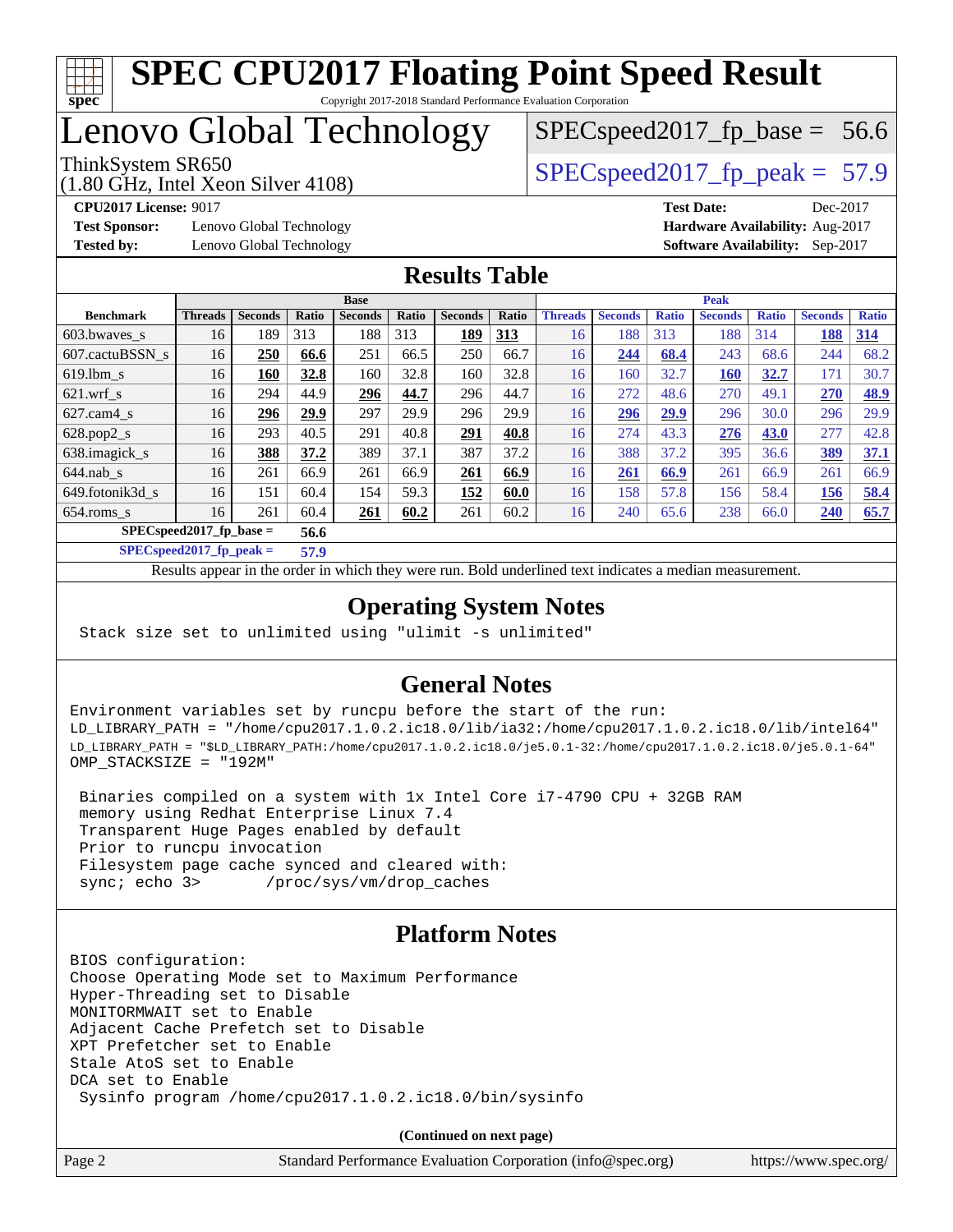|                                           |                                                                                                                                                                                                                                                                                                                                                                                                                                                                                                                                                                                                                                                                                                                                                                                                                                                                                 |                                                                                                                                                                                                                   | <b>SPEC CPU2017 Floating Point Speed Result</b>                                                                                                                                                                                                                                                                                                                                                                     |                                                                                |  |  |
|-------------------------------------------|---------------------------------------------------------------------------------------------------------------------------------------------------------------------------------------------------------------------------------------------------------------------------------------------------------------------------------------------------------------------------------------------------------------------------------------------------------------------------------------------------------------------------------------------------------------------------------------------------------------------------------------------------------------------------------------------------------------------------------------------------------------------------------------------------------------------------------------------------------------------------------|-------------------------------------------------------------------------------------------------------------------------------------------------------------------------------------------------------------------|---------------------------------------------------------------------------------------------------------------------------------------------------------------------------------------------------------------------------------------------------------------------------------------------------------------------------------------------------------------------------------------------------------------------|--------------------------------------------------------------------------------|--|--|
| spec <sup>®</sup>                         | Lenovo Global Technology                                                                                                                                                                                                                                                                                                                                                                                                                                                                                                                                                                                                                                                                                                                                                                                                                                                        | Copyright 2017-2018 Standard Performance Evaluation Corporation                                                                                                                                                   | $SPEC speed2017_fp\_base = 56.6$                                                                                                                                                                                                                                                                                                                                                                                    |                                                                                |  |  |
|                                           | ThinkSystem SR650<br>$(1.80$ GHz, Intel Xeon Silver 4108)                                                                                                                                                                                                                                                                                                                                                                                                                                                                                                                                                                                                                                                                                                                                                                                                                       |                                                                                                                                                                                                                   | $SPEC speed2017fp peak = 57.9$                                                                                                                                                                                                                                                                                                                                                                                      |                                                                                |  |  |
| <b>Test Sponsor:</b><br><b>Tested by:</b> | <b>CPU2017 License: 9017</b><br>Lenovo Global Technology<br>Lenovo Global Technology                                                                                                                                                                                                                                                                                                                                                                                                                                                                                                                                                                                                                                                                                                                                                                                            |                                                                                                                                                                                                                   | <b>Test Date:</b>                                                                                                                                                                                                                                                                                                                                                                                                   | Dec-2017<br>Hardware Availability: Aug-2017<br>Software Availability: Sep-2017 |  |  |
|                                           | Rev: r5797 of 2017-06-14 96c45e4568ad54c135fd618bcc091c0f<br>running on Cyborg-SPECcpu2006-SUSE12SP2 Sun Dec 24 18:29:29 2017<br>SUT (System Under Test) info as seen by some common utilities.<br>For more information on this section, see<br>https://www.spec.org/cpu2017/Docs/config.html#sysinfo<br>From /proc/cpuinfo<br>model name: $Intel(R)$ Xeon(R) Silver 4108 CPU @ 1.80GHz<br>"physical id"s (chips)<br>2<br>16 "processors"<br>cpu cores : 8<br>siblings : 8<br>physical 0: cores 0 1 2 3 4 5 6 7<br>physical 1: cores 0 1 2 3 4 5 6 7<br>From 1scpu:<br>Architecture:<br>$CPU$ op-mode( $s$ ):<br>Byte Order:<br>CPU(s):<br>On-line CPU(s) list:<br>Thread( $s$ ) per core:<br>Core(s) per socket:<br>Socket(s):<br>NUMA $node(s):$<br>Vendor ID:<br>CPU family:<br>Model:<br>Model name:<br>Stepping:<br>CPU MHz:<br>BogoMIPS:<br>Virtualization:<br>L1d cache: | <b>Platform Notes (Continued)</b><br>x86 64<br>$32$ -bit, $64$ -bit<br>Little Endian<br>16<br>$0 - 15$<br>1<br>8<br>2<br>2<br>GenuineIntel<br>6<br>85<br>$\overline{4}$<br>1795.783<br>3591.56<br>$VT - x$<br>32K | cores, siblings (Caution: counting these is hw and system dependent. The following<br>excerpts from /proc/cpuinfo might not be reliable. Use with caution.)<br>$Intel(R) Xeon(R) Silver 4108 CPU @ 1.80GHz$                                                                                                                                                                                                         |                                                                                |  |  |
|                                           | Lli cache:<br>$L2$ cache:<br>L3 cache:<br>NUMA node0 CPU(s):<br>NUMA nodel CPU(s):<br>Flagg:                                                                                                                                                                                                                                                                                                                                                                                                                                                                                                                                                                                                                                                                                                                                                                                    | 32K<br>1024K<br>11264K<br>$0 - 7$<br>$8 - 15$                                                                                                                                                                     | fpu vme de pse tsc msr pae mce cx8 apic sep mtrr pge mca cmov<br>pat pse36 clflush dts acpi mmx fxsr sse sse2 ss ht tm pbe syscall nx pdpelgb rdtscp<br>lm constant_tsc art arch_perfmon pebs bts rep_good nopl xtopology nonstop_tsc<br>aperfmperf eagerfpu pni pclmulqdq dtes64 monitor ds_cpl vmx smx est tm2 ssse3 sdbg<br>fma cx16 xtpr pdcm pcid dca sse4_1 sse4_2 x2apic movbe popcnt tsc_deadline_timer aes |                                                                                |  |  |
|                                           |                                                                                                                                                                                                                                                                                                                                                                                                                                                                                                                                                                                                                                                                                                                                                                                                                                                                                 | (Continued on next page)                                                                                                                                                                                          |                                                                                                                                                                                                                                                                                                                                                                                                                     |                                                                                |  |  |
| Page 3                                    |                                                                                                                                                                                                                                                                                                                                                                                                                                                                                                                                                                                                                                                                                                                                                                                                                                                                                 | Standard Performance Evaluation Corporation (info@spec.org)                                                                                                                                                       |                                                                                                                                                                                                                                                                                                                                                                                                                     | https://www.spec.org/                                                          |  |  |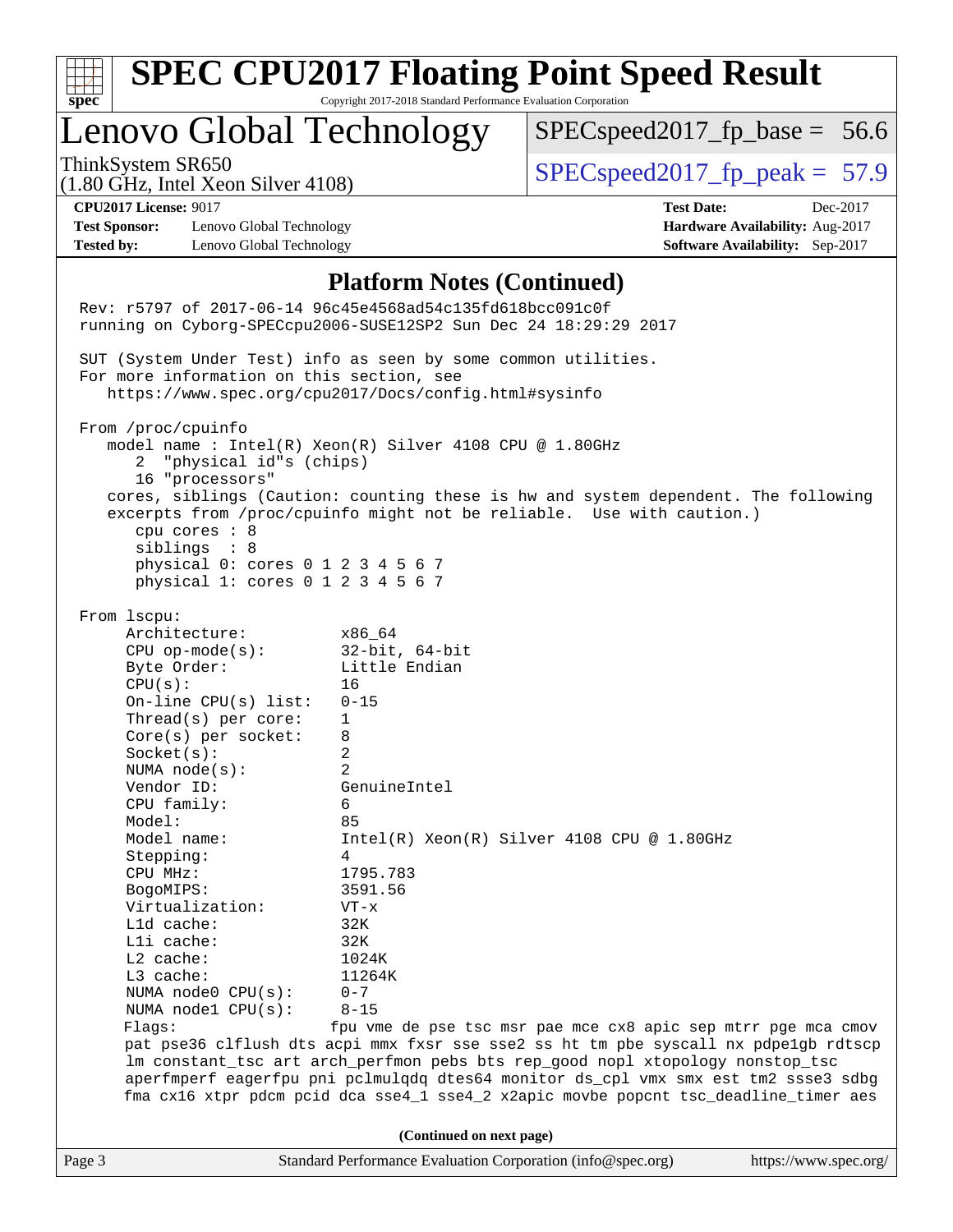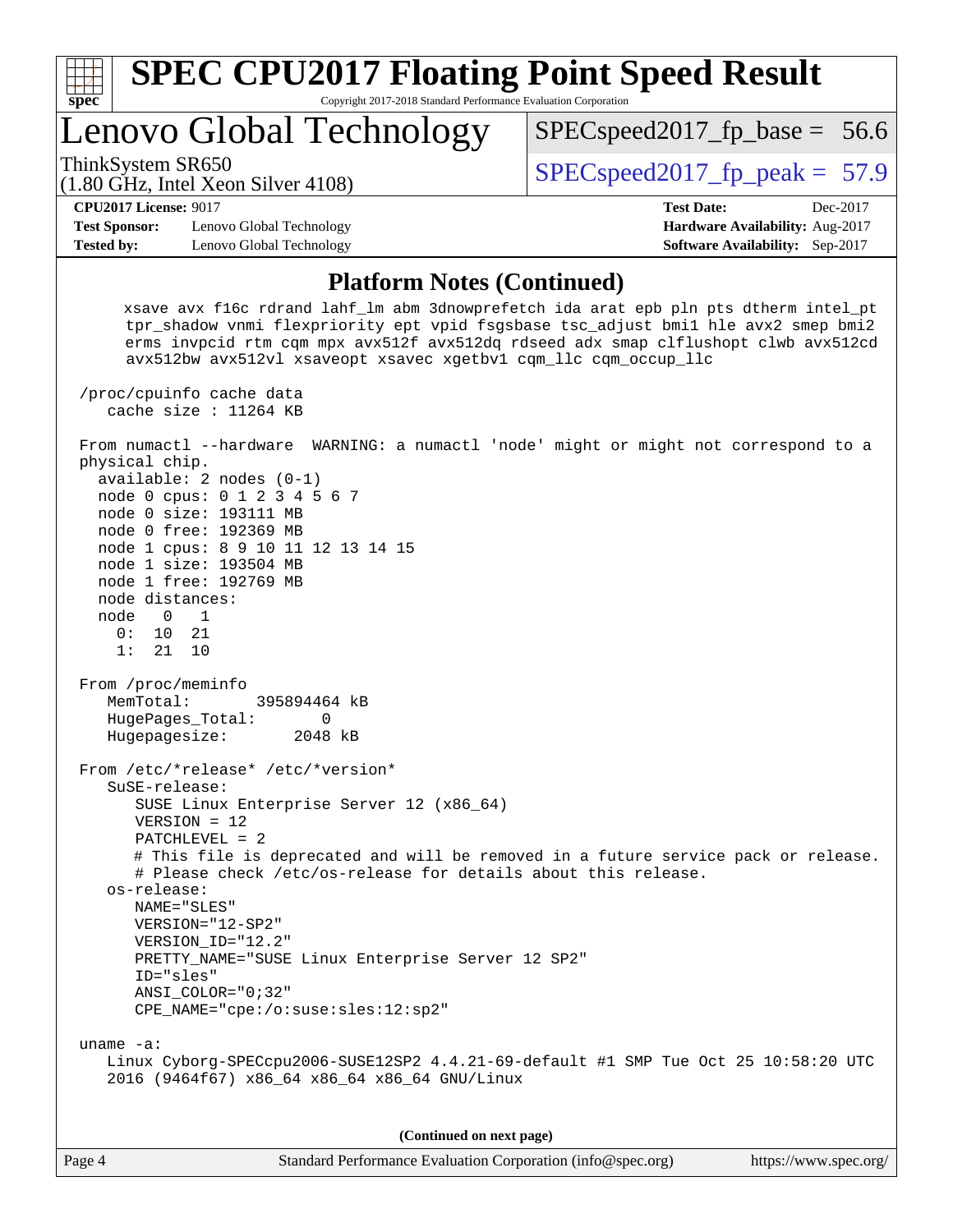| <b>SPEC CPU2017 Floating Point Speed Result</b>                                                                                                                                                                                                                                                                                                                                                                                                                            |                                                                                                     |  |  |  |  |  |
|----------------------------------------------------------------------------------------------------------------------------------------------------------------------------------------------------------------------------------------------------------------------------------------------------------------------------------------------------------------------------------------------------------------------------------------------------------------------------|-----------------------------------------------------------------------------------------------------|--|--|--|--|--|
| Copyright 2017-2018 Standard Performance Evaluation Corporation<br>$spec^*$<br>Lenovo Global Technology                                                                                                                                                                                                                                                                                                                                                                    | $SPEC speed2017_f p\_base = 56.6$                                                                   |  |  |  |  |  |
| ThinkSystem SR650<br>$(1.80 \text{ GHz}, \text{Intel Xeon Silver } 4108)$                                                                                                                                                                                                                                                                                                                                                                                                  | $SPEC speed2017_fp\_peak = 57.9$                                                                    |  |  |  |  |  |
| <b>CPU2017 License: 9017</b><br><b>Test Sponsor:</b><br>Lenovo Global Technology<br><b>Tested by:</b><br>Lenovo Global Technology                                                                                                                                                                                                                                                                                                                                          | <b>Test Date:</b><br>Dec-2017<br>Hardware Availability: Aug-2017<br>Software Availability: Sep-2017 |  |  |  |  |  |
| <b>Platform Notes (Continued)</b>                                                                                                                                                                                                                                                                                                                                                                                                                                          |                                                                                                     |  |  |  |  |  |
| run-level 3 Dec 24 18:26                                                                                                                                                                                                                                                                                                                                                                                                                                                   |                                                                                                     |  |  |  |  |  |
| SPEC is set to: /home/cpu2017.1.0.2.ic18.0<br>Type Size Used Avail Use% Mounted on<br>Filesystem<br>btrfs 744G 174G 570G 24% / home<br>/dev/sdb2                                                                                                                                                                                                                                                                                                                           |                                                                                                     |  |  |  |  |  |
| Additional information from dmidecode follows. WARNING: Use caution when you interpret<br>this section. The 'dmidecode' program reads system data which is "intended to allow<br>hardware to be accurately determined", but the intent may not be met, as there are<br>frequent changes to hardware, firmware, and the "DMTF SMBIOS" standard.<br>BIOS Lenovo -[IVE111C-1.00]- 07/17/2017<br>Memory:<br>24x Samsung M393A2K43BB1-CTD 16 GB 2 rank 2666, configured at 2400 |                                                                                                     |  |  |  |  |  |
| (End of data from sysinfo program)                                                                                                                                                                                                                                                                                                                                                                                                                                         |                                                                                                     |  |  |  |  |  |
| <b>Compiler Version Notes</b>                                                                                                                                                                                                                                                                                                                                                                                                                                              |                                                                                                     |  |  |  |  |  |
| CC 619.1bm_s(base) 638.imagick_s(base, peak) 644.nab_s(base, peak)                                                                                                                                                                                                                                                                                                                                                                                                         |                                                                                                     |  |  |  |  |  |
| icc (ICC) 18.0.0 20170811<br>Copyright (C) 1985-2017 Intel Corporation. All rights reserved.                                                                                                                                                                                                                                                                                                                                                                               |                                                                                                     |  |  |  |  |  |
| $619.1$ bm_s(peak)<br>CC                                                                                                                                                                                                                                                                                                                                                                                                                                                   |                                                                                                     |  |  |  |  |  |
| icc (ICC) 18.0.0 20170811<br>Copyright (C) 1985-2017 Intel Corporation. All rights reserved.                                                                                                                                                                                                                                                                                                                                                                               |                                                                                                     |  |  |  |  |  |
| FC 607.cactuBSSN_s(base)                                                                                                                                                                                                                                                                                                                                                                                                                                                   |                                                                                                     |  |  |  |  |  |
| icpc (ICC) 18.0.0 20170811<br>Copyright (C) 1985-2017 Intel Corporation. All rights reserved.<br>icc (ICC) 18.0.0 20170811                                                                                                                                                                                                                                                                                                                                                 |                                                                                                     |  |  |  |  |  |
| Copyright (C) 1985-2017 Intel Corporation. All rights reserved.<br>ifort (IFORT) 18.0.0 20170811                                                                                                                                                                                                                                                                                                                                                                           |                                                                                                     |  |  |  |  |  |
| Copyright (C) 1985-2017 Intel Corporation. All rights reserved.                                                                                                                                                                                                                                                                                                                                                                                                            |                                                                                                     |  |  |  |  |  |
| 607.cactuBSSN s(peak)<br>FC.                                                                                                                                                                                                                                                                                                                                                                                                                                               |                                                                                                     |  |  |  |  |  |
|                                                                                                                                                                                                                                                                                                                                                                                                                                                                            |                                                                                                     |  |  |  |  |  |
| (Continued on next page)<br>Page 5<br>Standard Performance Evaluation Corporation (info@spec.org)                                                                                                                                                                                                                                                                                                                                                                          | https://www.spec.org/                                                                               |  |  |  |  |  |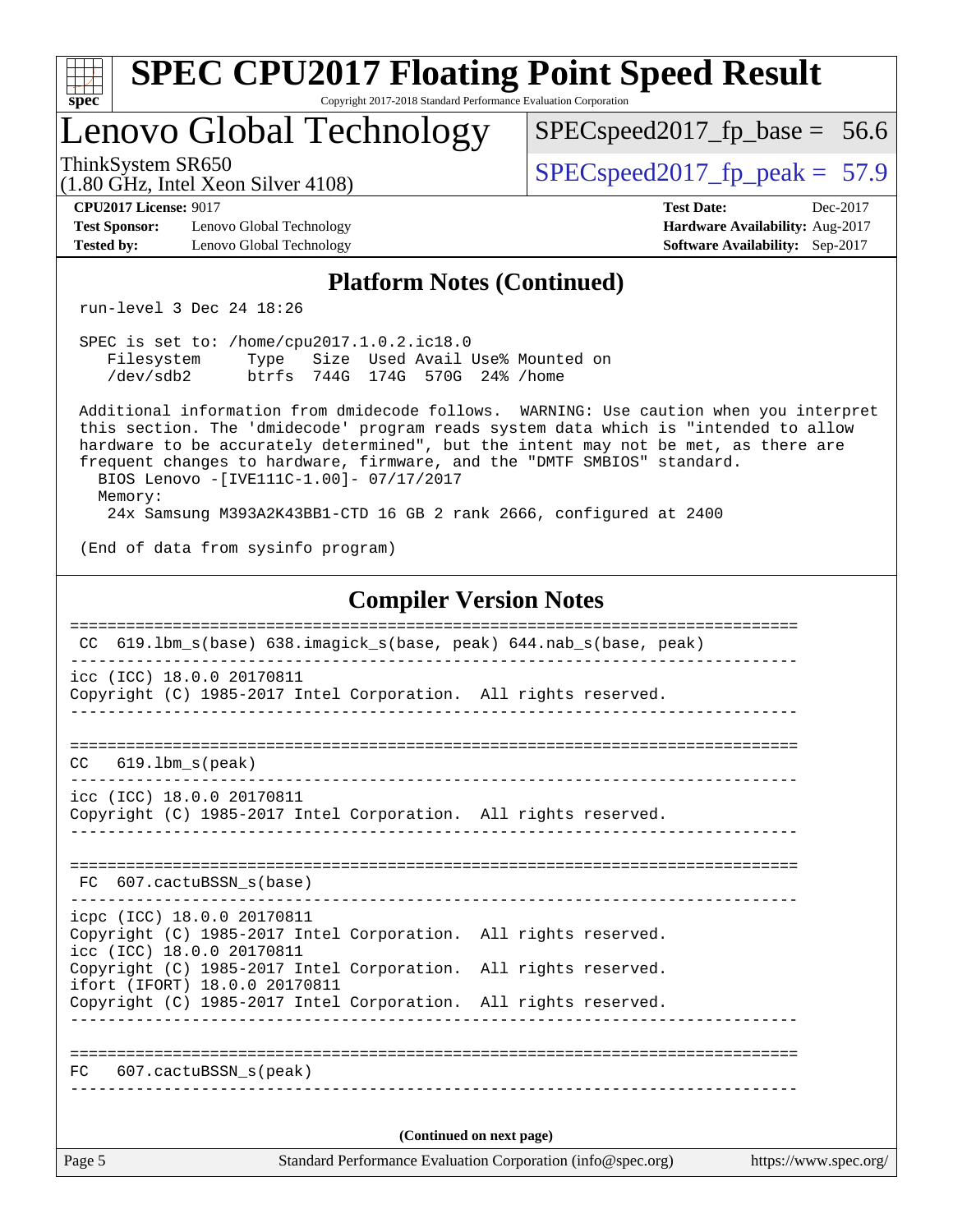| v.<br>t.<br>c |  |  |  |  |  |  |
|---------------|--|--|--|--|--|--|

# **[SPEC CPU2017 Floating Point Speed Result](http://www.spec.org/auto/cpu2017/Docs/result-fields.html#SPECCPU2017FloatingPointSpeedResult)**

Copyright 2017-2018 Standard Performance Evaluation Corporation

Lenovo Global Technology

[SPECspeed2017\\_fp\\_base =](http://www.spec.org/auto/cpu2017/Docs/result-fields.html#SPECspeed2017fpbase) 56.6

(1.80 GHz, Intel Xeon Silver 4108)

ThinkSystem SR650<br>(1.80 GHz, Intel Year Silver 4108) [SPECspeed2017\\_fp\\_peak =](http://www.spec.org/auto/cpu2017/Docs/result-fields.html#SPECspeed2017fppeak) 57.9

**[Test Sponsor:](http://www.spec.org/auto/cpu2017/Docs/result-fields.html#TestSponsor)** Lenovo Global Technology **[Hardware Availability:](http://www.spec.org/auto/cpu2017/Docs/result-fields.html#HardwareAvailability)** Aug-2017 **[Tested by:](http://www.spec.org/auto/cpu2017/Docs/result-fields.html#Testedby)** Lenovo Global Technology **[Software Availability:](http://www.spec.org/auto/cpu2017/Docs/result-fields.html#SoftwareAvailability)** Sep-2017

**[CPU2017 License:](http://www.spec.org/auto/cpu2017/Docs/result-fields.html#CPU2017License)** 9017 **[Test Date:](http://www.spec.org/auto/cpu2017/Docs/result-fields.html#TestDate)** Dec-2017

### **[Compiler Version Notes \(Continued\)](http://www.spec.org/auto/cpu2017/Docs/result-fields.html#CompilerVersionNotes)**

| icpc (ICC) 18.0.0 20170811<br>Copyright (C) 1985-2017 Intel Corporation. All rights reserved.<br>icc (ICC) 18.0.0 20170811<br>Copyright (C) 1985-2017 Intel Corporation. All rights reserved.<br>ifort (IFORT) 18.0.0 20170811<br>Copyright (C) 1985-2017 Intel Corporation. All rights reserved. |  |  |  |  |  |  |
|---------------------------------------------------------------------------------------------------------------------------------------------------------------------------------------------------------------------------------------------------------------------------------------------------|--|--|--|--|--|--|
| FC 603.bwaves_s(base) 649.fotonik3d_s(base) 654.roms_s(base)                                                                                                                                                                                                                                      |  |  |  |  |  |  |
| ifort (IFORT) 18.0.0 20170811<br>Copyright (C) 1985-2017 Intel Corporation. All rights reserved.                                                                                                                                                                                                  |  |  |  |  |  |  |
| 603.bwaves_s(peak) 649.fotonik3d_s(peak) 654.roms_s(peak)<br>FC                                                                                                                                                                                                                                   |  |  |  |  |  |  |
| ifort (IFORT) 18.0.0 20170811<br>Copyright (C) 1985-2017 Intel Corporation. All rights reserved.                                                                                                                                                                                                  |  |  |  |  |  |  |
| $CC$ 621.wrf_s(base) 627.cam4_s(base, peak) 628.pop2_s(base)                                                                                                                                                                                                                                      |  |  |  |  |  |  |
| ifort (IFORT) 18.0.0 20170811<br>Copyright (C) 1985-2017 Intel Corporation. All rights reserved.<br>icc (ICC) 18.0.0 20170811<br>Copyright (C) 1985-2017 Intel Corporation. All rights reserved.                                                                                                  |  |  |  |  |  |  |
| $CC$ 621.wrf_s(peak) 628.pop2_s(peak)                                                                                                                                                                                                                                                             |  |  |  |  |  |  |
| ifort (IFORT) 18.0.0 20170811<br>Copyright (C) 1985-2017 Intel Corporation. All rights reserved.<br>icc (ICC) 18.0.0 20170811<br>Copyright (C) 1985-2017 Intel Corporation. All rights reserved.                                                                                                  |  |  |  |  |  |  |
| <b>Base Compiler Invocation</b>                                                                                                                                                                                                                                                                   |  |  |  |  |  |  |

[C benchmarks](http://www.spec.org/auto/cpu2017/Docs/result-fields.html#Cbenchmarks):

[icc](http://www.spec.org/cpu2017/results/res2018q1/cpu2017-20171225-02114.flags.html#user_CCbase_intel_icc_18.0_66fc1ee009f7361af1fbd72ca7dcefbb700085f36577c54f309893dd4ec40d12360134090235512931783d35fd58c0460139e722d5067c5574d8eaf2b3e37e92)

**(Continued on next page)**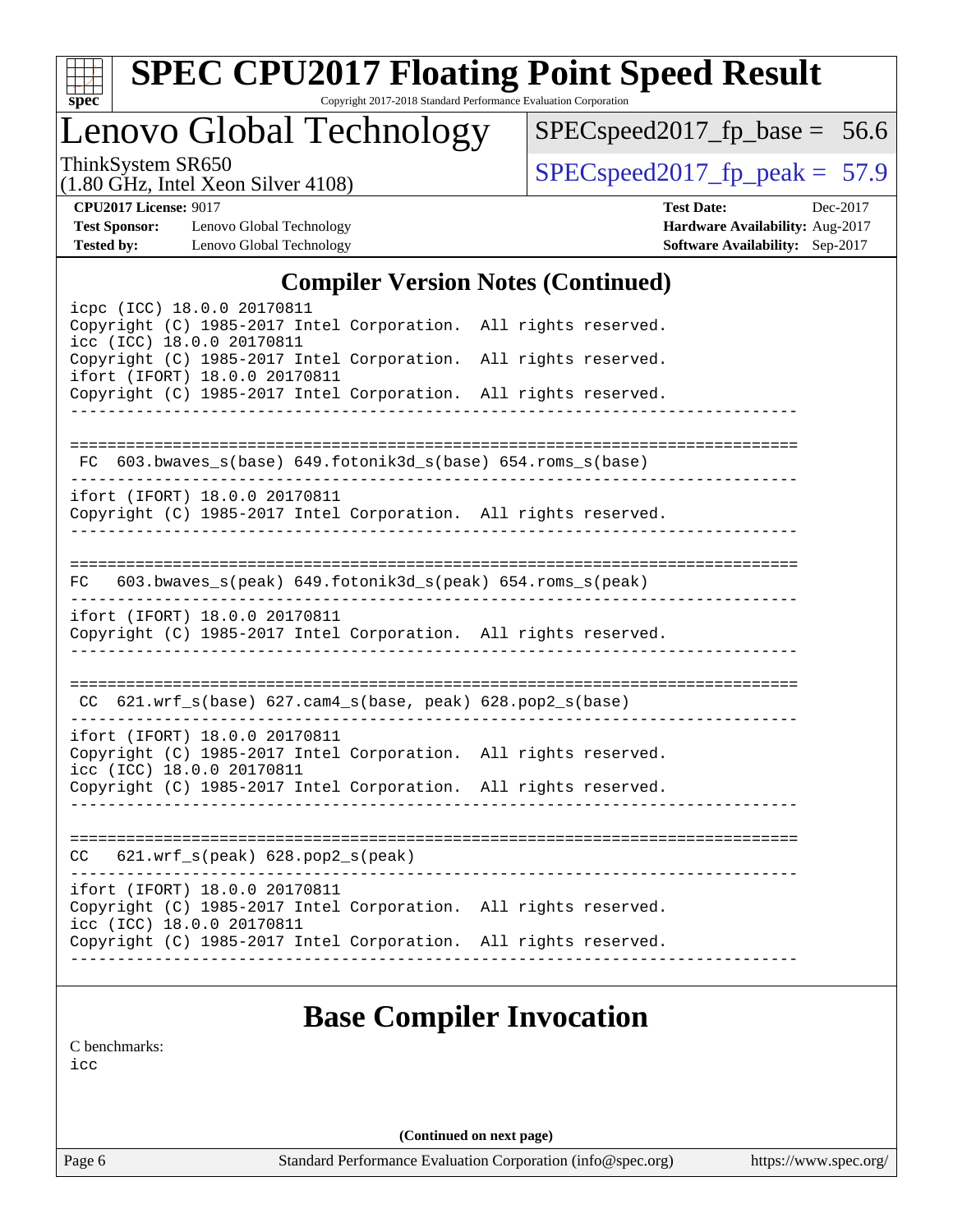

## Lenovo Global Technology

 $SPECspeed2017_fp\_base = 56.6$ 

ThinkSystem SR650<br>(1.80 GHz, Intel Year Silver 4108) [SPECspeed2017\\_fp\\_peak =](http://www.spec.org/auto/cpu2017/Docs/result-fields.html#SPECspeed2017fppeak) 57.9

(1.80 GHz, Intel Xeon Silver 4108)

**[Test Sponsor:](http://www.spec.org/auto/cpu2017/Docs/result-fields.html#TestSponsor)** Lenovo Global Technology **[Hardware Availability:](http://www.spec.org/auto/cpu2017/Docs/result-fields.html#HardwareAvailability)** Aug-2017 **[Tested by:](http://www.spec.org/auto/cpu2017/Docs/result-fields.html#Testedby)** Lenovo Global Technology **[Software Availability:](http://www.spec.org/auto/cpu2017/Docs/result-fields.html#SoftwareAvailability)** Sep-2017

**[CPU2017 License:](http://www.spec.org/auto/cpu2017/Docs/result-fields.html#CPU2017License)** 9017 **[Test Date:](http://www.spec.org/auto/cpu2017/Docs/result-fields.html#TestDate)** Dec-2017

## **[Base Compiler Invocation \(Continued\)](http://www.spec.org/auto/cpu2017/Docs/result-fields.html#BaseCompilerInvocation)**

[Fortran benchmarks](http://www.spec.org/auto/cpu2017/Docs/result-fields.html#Fortranbenchmarks): [ifort](http://www.spec.org/cpu2017/results/res2018q1/cpu2017-20171225-02114.flags.html#user_FCbase_intel_ifort_18.0_8111460550e3ca792625aed983ce982f94888b8b503583aa7ba2b8303487b4d8a21a13e7191a45c5fd58ff318f48f9492884d4413fa793fd88dd292cad7027ca)

[Benchmarks using both Fortran and C](http://www.spec.org/auto/cpu2017/Docs/result-fields.html#BenchmarksusingbothFortranandC): [ifort](http://www.spec.org/cpu2017/results/res2018q1/cpu2017-20171225-02114.flags.html#user_CC_FCbase_intel_ifort_18.0_8111460550e3ca792625aed983ce982f94888b8b503583aa7ba2b8303487b4d8a21a13e7191a45c5fd58ff318f48f9492884d4413fa793fd88dd292cad7027ca) [icc](http://www.spec.org/cpu2017/results/res2018q1/cpu2017-20171225-02114.flags.html#user_CC_FCbase_intel_icc_18.0_66fc1ee009f7361af1fbd72ca7dcefbb700085f36577c54f309893dd4ec40d12360134090235512931783d35fd58c0460139e722d5067c5574d8eaf2b3e37e92)

[Benchmarks using Fortran, C, and C++:](http://www.spec.org/auto/cpu2017/Docs/result-fields.html#BenchmarksusingFortranCandCXX) [icpc](http://www.spec.org/cpu2017/results/res2018q1/cpu2017-20171225-02114.flags.html#user_CC_CXX_FCbase_intel_icpc_18.0_c510b6838c7f56d33e37e94d029a35b4a7bccf4766a728ee175e80a419847e808290a9b78be685c44ab727ea267ec2f070ec5dc83b407c0218cded6866a35d07) [icc](http://www.spec.org/cpu2017/results/res2018q1/cpu2017-20171225-02114.flags.html#user_CC_CXX_FCbase_intel_icc_18.0_66fc1ee009f7361af1fbd72ca7dcefbb700085f36577c54f309893dd4ec40d12360134090235512931783d35fd58c0460139e722d5067c5574d8eaf2b3e37e92) [ifort](http://www.spec.org/cpu2017/results/res2018q1/cpu2017-20171225-02114.flags.html#user_CC_CXX_FCbase_intel_ifort_18.0_8111460550e3ca792625aed983ce982f94888b8b503583aa7ba2b8303487b4d8a21a13e7191a45c5fd58ff318f48f9492884d4413fa793fd88dd292cad7027ca)

## **[Base Portability Flags](http://www.spec.org/auto/cpu2017/Docs/result-fields.html#BasePortabilityFlags)**

 603.bwaves\_s: [-DSPEC\\_LP64](http://www.spec.org/cpu2017/results/res2018q1/cpu2017-20171225-02114.flags.html#suite_basePORTABILITY603_bwaves_s_DSPEC_LP64) 607.cactuBSSN\_s: [-DSPEC\\_LP64](http://www.spec.org/cpu2017/results/res2018q1/cpu2017-20171225-02114.flags.html#suite_basePORTABILITY607_cactuBSSN_s_DSPEC_LP64) 619.lbm\_s: [-DSPEC\\_LP64](http://www.spec.org/cpu2017/results/res2018q1/cpu2017-20171225-02114.flags.html#suite_basePORTABILITY619_lbm_s_DSPEC_LP64) 621.wrf\_s: [-DSPEC\\_LP64](http://www.spec.org/cpu2017/results/res2018q1/cpu2017-20171225-02114.flags.html#suite_basePORTABILITY621_wrf_s_DSPEC_LP64) [-DSPEC\\_CASE\\_FLAG](http://www.spec.org/cpu2017/results/res2018q1/cpu2017-20171225-02114.flags.html#b621.wrf_s_baseCPORTABILITY_DSPEC_CASE_FLAG) [-convert big\\_endian](http://www.spec.org/cpu2017/results/res2018q1/cpu2017-20171225-02114.flags.html#user_baseFPORTABILITY621_wrf_s_convert_big_endian_c3194028bc08c63ac5d04de18c48ce6d347e4e562e8892b8bdbdc0214820426deb8554edfa529a3fb25a586e65a3d812c835984020483e7e73212c4d31a38223) 627.cam4\_s: [-DSPEC\\_LP64](http://www.spec.org/cpu2017/results/res2018q1/cpu2017-20171225-02114.flags.html#suite_basePORTABILITY627_cam4_s_DSPEC_LP64) [-DSPEC\\_CASE\\_FLAG](http://www.spec.org/cpu2017/results/res2018q1/cpu2017-20171225-02114.flags.html#b627.cam4_s_baseCPORTABILITY_DSPEC_CASE_FLAG) 628.pop2\_s: [-DSPEC\\_LP64](http://www.spec.org/cpu2017/results/res2018q1/cpu2017-20171225-02114.flags.html#suite_basePORTABILITY628_pop2_s_DSPEC_LP64) [-DSPEC\\_CASE\\_FLAG](http://www.spec.org/cpu2017/results/res2018q1/cpu2017-20171225-02114.flags.html#b628.pop2_s_baseCPORTABILITY_DSPEC_CASE_FLAG) [-convert big\\_endian](http://www.spec.org/cpu2017/results/res2018q1/cpu2017-20171225-02114.flags.html#user_baseFPORTABILITY628_pop2_s_convert_big_endian_c3194028bc08c63ac5d04de18c48ce6d347e4e562e8892b8bdbdc0214820426deb8554edfa529a3fb25a586e65a3d812c835984020483e7e73212c4d31a38223) [-assume byterecl](http://www.spec.org/cpu2017/results/res2018q1/cpu2017-20171225-02114.flags.html#user_baseFPORTABILITY628_pop2_s_assume_byterecl_7e47d18b9513cf18525430bbf0f2177aa9bf368bc7a059c09b2c06a34b53bd3447c950d3f8d6c70e3faf3a05c8557d66a5798b567902e8849adc142926523472) 638.imagick\_s: [-DSPEC\\_LP64](http://www.spec.org/cpu2017/results/res2018q1/cpu2017-20171225-02114.flags.html#suite_basePORTABILITY638_imagick_s_DSPEC_LP64) 644.nab\_s: [-DSPEC\\_LP64](http://www.spec.org/cpu2017/results/res2018q1/cpu2017-20171225-02114.flags.html#suite_basePORTABILITY644_nab_s_DSPEC_LP64) 649.fotonik3d\_s: [-DSPEC\\_LP64](http://www.spec.org/cpu2017/results/res2018q1/cpu2017-20171225-02114.flags.html#suite_basePORTABILITY649_fotonik3d_s_DSPEC_LP64) 654.roms\_s: [-DSPEC\\_LP64](http://www.spec.org/cpu2017/results/res2018q1/cpu2017-20171225-02114.flags.html#suite_basePORTABILITY654_roms_s_DSPEC_LP64)

## **[Base Optimization Flags](http://www.spec.org/auto/cpu2017/Docs/result-fields.html#BaseOptimizationFlags)**

[C benchmarks](http://www.spec.org/auto/cpu2017/Docs/result-fields.html#Cbenchmarks):

[-xCORE-AVX2](http://www.spec.org/cpu2017/results/res2018q1/cpu2017-20171225-02114.flags.html#user_CCbase_f-xCORE-AVX2) [-ipo](http://www.spec.org/cpu2017/results/res2018q1/cpu2017-20171225-02114.flags.html#user_CCbase_f-ipo) [-O3](http://www.spec.org/cpu2017/results/res2018q1/cpu2017-20171225-02114.flags.html#user_CCbase_f-O3) [-no-prec-div](http://www.spec.org/cpu2017/results/res2018q1/cpu2017-20171225-02114.flags.html#user_CCbase_f-no-prec-div) [-qopt-prefetch](http://www.spec.org/cpu2017/results/res2018q1/cpu2017-20171225-02114.flags.html#user_CCbase_f-qopt-prefetch) [-ffinite-math-only](http://www.spec.org/cpu2017/results/res2018q1/cpu2017-20171225-02114.flags.html#user_CCbase_f_finite_math_only_cb91587bd2077682c4b38af759c288ed7c732db004271a9512da14a4f8007909a5f1427ecbf1a0fb78ff2a814402c6114ac565ca162485bbcae155b5e4258871) [-qopt-mem-layout-trans=3](http://www.spec.org/cpu2017/results/res2018q1/cpu2017-20171225-02114.flags.html#user_CCbase_f-qopt-mem-layout-trans_de80db37974c74b1f0e20d883f0b675c88c3b01e9d123adea9b28688d64333345fb62bc4a798493513fdb68f60282f9a726aa07f478b2f7113531aecce732043) [-qopenmp](http://www.spec.org/cpu2017/results/res2018q1/cpu2017-20171225-02114.flags.html#user_CCbase_qopenmp_16be0c44f24f464004c6784a7acb94aca937f053568ce72f94b139a11c7c168634a55f6653758ddd83bcf7b8463e8028bb0b48b77bcddc6b78d5d95bb1df2967) [-DSPEC\\_OPENMP](http://www.spec.org/cpu2017/results/res2018q1/cpu2017-20171225-02114.flags.html#suite_CCbase_DSPEC_OPENMP)

#### [Fortran benchmarks](http://www.spec.org/auto/cpu2017/Docs/result-fields.html#Fortranbenchmarks):

[-DSPEC\\_OPENMP](http://www.spec.org/cpu2017/results/res2018q1/cpu2017-20171225-02114.flags.html#suite_FCbase_DSPEC_OPENMP) [-xCORE-AVX2](http://www.spec.org/cpu2017/results/res2018q1/cpu2017-20171225-02114.flags.html#user_FCbase_f-xCORE-AVX2) [-ipo](http://www.spec.org/cpu2017/results/res2018q1/cpu2017-20171225-02114.flags.html#user_FCbase_f-ipo) [-O3](http://www.spec.org/cpu2017/results/res2018q1/cpu2017-20171225-02114.flags.html#user_FCbase_f-O3) [-no-prec-div](http://www.spec.org/cpu2017/results/res2018q1/cpu2017-20171225-02114.flags.html#user_FCbase_f-no-prec-div) [-qopt-prefetch](http://www.spec.org/cpu2017/results/res2018q1/cpu2017-20171225-02114.flags.html#user_FCbase_f-qopt-prefetch) [-ffinite-math-only](http://www.spec.org/cpu2017/results/res2018q1/cpu2017-20171225-02114.flags.html#user_FCbase_f_finite_math_only_cb91587bd2077682c4b38af759c288ed7c732db004271a9512da14a4f8007909a5f1427ecbf1a0fb78ff2a814402c6114ac565ca162485bbcae155b5e4258871) [-qopt-mem-layout-trans=3](http://www.spec.org/cpu2017/results/res2018q1/cpu2017-20171225-02114.flags.html#user_FCbase_f-qopt-mem-layout-trans_de80db37974c74b1f0e20d883f0b675c88c3b01e9d123adea9b28688d64333345fb62bc4a798493513fdb68f60282f9a726aa07f478b2f7113531aecce732043) [-qopenmp](http://www.spec.org/cpu2017/results/res2018q1/cpu2017-20171225-02114.flags.html#user_FCbase_qopenmp_16be0c44f24f464004c6784a7acb94aca937f053568ce72f94b139a11c7c168634a55f6653758ddd83bcf7b8463e8028bb0b48b77bcddc6b78d5d95bb1df2967) [-nostandard-realloc-lhs](http://www.spec.org/cpu2017/results/res2018q1/cpu2017-20171225-02114.flags.html#user_FCbase_f_2003_std_realloc_82b4557e90729c0f113870c07e44d33d6f5a304b4f63d4c15d2d0f1fab99f5daaed73bdb9275d9ae411527f28b936061aa8b9c8f2d63842963b95c9dd6426b8a) [-align array32byte](http://www.spec.org/cpu2017/results/res2018q1/cpu2017-20171225-02114.flags.html#user_FCbase_align_array32byte_b982fe038af199962ba9a80c053b8342c548c85b40b8e86eb3cc33dee0d7986a4af373ac2d51c3f7cf710a18d62fdce2948f201cd044323541f22fc0fffc51b6)

[Benchmarks using both Fortran and C](http://www.spec.org/auto/cpu2017/Docs/result-fields.html#BenchmarksusingbothFortranandC):

[-xCORE-AVX2](http://www.spec.org/cpu2017/results/res2018q1/cpu2017-20171225-02114.flags.html#user_CC_FCbase_f-xCORE-AVX2) [-ipo](http://www.spec.org/cpu2017/results/res2018q1/cpu2017-20171225-02114.flags.html#user_CC_FCbase_f-ipo) [-O3](http://www.spec.org/cpu2017/results/res2018q1/cpu2017-20171225-02114.flags.html#user_CC_FCbase_f-O3) [-no-prec-div](http://www.spec.org/cpu2017/results/res2018q1/cpu2017-20171225-02114.flags.html#user_CC_FCbase_f-no-prec-div) [-qopt-prefetch](http://www.spec.org/cpu2017/results/res2018q1/cpu2017-20171225-02114.flags.html#user_CC_FCbase_f-qopt-prefetch) [-ffinite-math-only](http://www.spec.org/cpu2017/results/res2018q1/cpu2017-20171225-02114.flags.html#user_CC_FCbase_f_finite_math_only_cb91587bd2077682c4b38af759c288ed7c732db004271a9512da14a4f8007909a5f1427ecbf1a0fb78ff2a814402c6114ac565ca162485bbcae155b5e4258871) [-qopt-mem-layout-trans=3](http://www.spec.org/cpu2017/results/res2018q1/cpu2017-20171225-02114.flags.html#user_CC_FCbase_f-qopt-mem-layout-trans_de80db37974c74b1f0e20d883f0b675c88c3b01e9d123adea9b28688d64333345fb62bc4a798493513fdb68f60282f9a726aa07f478b2f7113531aecce732043) [-qopenmp](http://www.spec.org/cpu2017/results/res2018q1/cpu2017-20171225-02114.flags.html#user_CC_FCbase_qopenmp_16be0c44f24f464004c6784a7acb94aca937f053568ce72f94b139a11c7c168634a55f6653758ddd83bcf7b8463e8028bb0b48b77bcddc6b78d5d95bb1df2967) [-DSPEC\\_OPENMP](http://www.spec.org/cpu2017/results/res2018q1/cpu2017-20171225-02114.flags.html#suite_CC_FCbase_DSPEC_OPENMP) [-nostandard-realloc-lhs](http://www.spec.org/cpu2017/results/res2018q1/cpu2017-20171225-02114.flags.html#user_CC_FCbase_f_2003_std_realloc_82b4557e90729c0f113870c07e44d33d6f5a304b4f63d4c15d2d0f1fab99f5daaed73bdb9275d9ae411527f28b936061aa8b9c8f2d63842963b95c9dd6426b8a) [-align array32byte](http://www.spec.org/cpu2017/results/res2018q1/cpu2017-20171225-02114.flags.html#user_CC_FCbase_align_array32byte_b982fe038af199962ba9a80c053b8342c548c85b40b8e86eb3cc33dee0d7986a4af373ac2d51c3f7cf710a18d62fdce2948f201cd044323541f22fc0fffc51b6)

[Benchmarks using Fortran, C, and C++:](http://www.spec.org/auto/cpu2017/Docs/result-fields.html#BenchmarksusingFortranCandCXX)

```
-xCORE-AVX2 -ipo -O3 -no-prec-div -qopt-prefetch -ffinite-math-only
-qopt-mem-layout-trans=3 -qopenmp -DSPEC_OPENMP
```
**(Continued on next page)**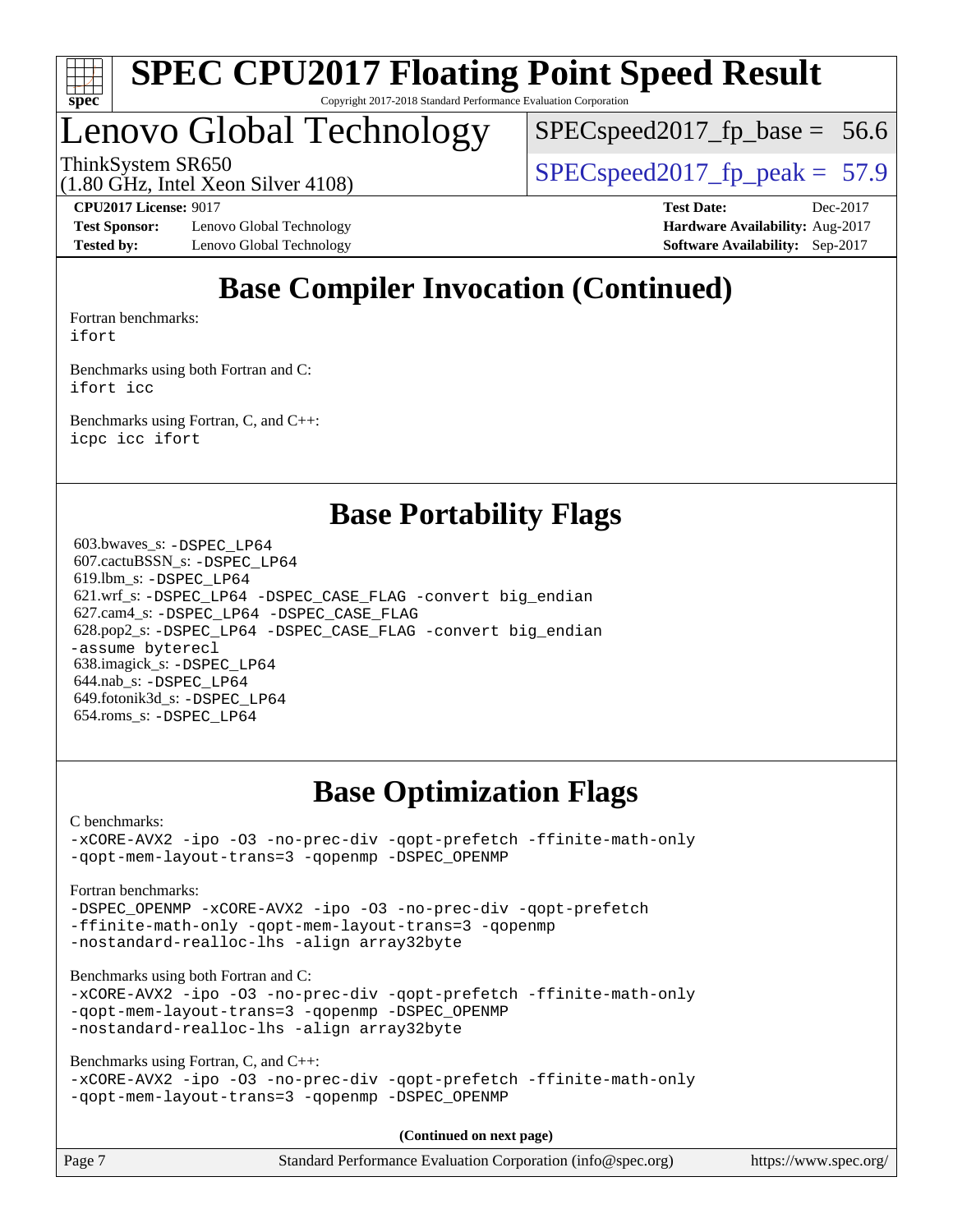

## Lenovo Global Technology

 $SPECspeed2017_fp\_base = 56.6$ 

(1.80 GHz, Intel Xeon Silver 4108)

ThinkSystem SR650<br>(1.80 GHz, Intel Year Silver 4108) [SPECspeed2017\\_fp\\_peak =](http://www.spec.org/auto/cpu2017/Docs/result-fields.html#SPECspeed2017fppeak) 57.9

**[Test Sponsor:](http://www.spec.org/auto/cpu2017/Docs/result-fields.html#TestSponsor)** Lenovo Global Technology **[Hardware Availability:](http://www.spec.org/auto/cpu2017/Docs/result-fields.html#HardwareAvailability)** Aug-2017 **[Tested by:](http://www.spec.org/auto/cpu2017/Docs/result-fields.html#Testedby)** Lenovo Global Technology **[Software Availability:](http://www.spec.org/auto/cpu2017/Docs/result-fields.html#SoftwareAvailability)** Sep-2017

**[CPU2017 License:](http://www.spec.org/auto/cpu2017/Docs/result-fields.html#CPU2017License)** 9017 **[Test Date:](http://www.spec.org/auto/cpu2017/Docs/result-fields.html#TestDate)** Dec-2017

## **[Base Optimization Flags \(Continued\)](http://www.spec.org/auto/cpu2017/Docs/result-fields.html#BaseOptimizationFlags)**

[Benchmarks using Fortran, C, and C++](http://www.spec.org/auto/cpu2017/Docs/result-fields.html#BenchmarksusingFortranCandCXX) (continued): [-nostandard-realloc-lhs](http://www.spec.org/cpu2017/results/res2018q1/cpu2017-20171225-02114.flags.html#user_CC_CXX_FCbase_f_2003_std_realloc_82b4557e90729c0f113870c07e44d33d6f5a304b4f63d4c15d2d0f1fab99f5daaed73bdb9275d9ae411527f28b936061aa8b9c8f2d63842963b95c9dd6426b8a) [-align array32byte](http://www.spec.org/cpu2017/results/res2018q1/cpu2017-20171225-02114.flags.html#user_CC_CXX_FCbase_align_array32byte_b982fe038af199962ba9a80c053b8342c548c85b40b8e86eb3cc33dee0d7986a4af373ac2d51c3f7cf710a18d62fdce2948f201cd044323541f22fc0fffc51b6)

## **[Base Other Flags](http://www.spec.org/auto/cpu2017/Docs/result-fields.html#BaseOtherFlags)**

[C benchmarks](http://www.spec.org/auto/cpu2017/Docs/result-fields.html#Cbenchmarks):  $-m64 - std= c11$  $-m64 - std= c11$ 

[Fortran benchmarks](http://www.spec.org/auto/cpu2017/Docs/result-fields.html#Fortranbenchmarks): [-m64](http://www.spec.org/cpu2017/results/res2018q1/cpu2017-20171225-02114.flags.html#user_FCbase_intel_intel64_18.0_af43caccfc8ded86e7699f2159af6efc7655f51387b94da716254467f3c01020a5059329e2569e4053f409e7c9202a7efc638f7a6d1ffb3f52dea4a3e31d82ab)

[Benchmarks using both Fortran and C](http://www.spec.org/auto/cpu2017/Docs/result-fields.html#BenchmarksusingbothFortranandC):  $-m64 - std = c11$  $-m64 - std = c11$ 

[Benchmarks using Fortran, C, and C++:](http://www.spec.org/auto/cpu2017/Docs/result-fields.html#BenchmarksusingFortranCandCXX)  $-m64 - std = c11$  $-m64 - std = c11$ 

## **[Peak Compiler Invocation](http://www.spec.org/auto/cpu2017/Docs/result-fields.html#PeakCompilerInvocation)**

[C benchmarks](http://www.spec.org/auto/cpu2017/Docs/result-fields.html#Cbenchmarks): [icc](http://www.spec.org/cpu2017/results/res2018q1/cpu2017-20171225-02114.flags.html#user_CCpeak_intel_icc_18.0_66fc1ee009f7361af1fbd72ca7dcefbb700085f36577c54f309893dd4ec40d12360134090235512931783d35fd58c0460139e722d5067c5574d8eaf2b3e37e92)

[Fortran benchmarks](http://www.spec.org/auto/cpu2017/Docs/result-fields.html#Fortranbenchmarks): [ifort](http://www.spec.org/cpu2017/results/res2018q1/cpu2017-20171225-02114.flags.html#user_FCpeak_intel_ifort_18.0_8111460550e3ca792625aed983ce982f94888b8b503583aa7ba2b8303487b4d8a21a13e7191a45c5fd58ff318f48f9492884d4413fa793fd88dd292cad7027ca)

[Benchmarks using both Fortran and C](http://www.spec.org/auto/cpu2017/Docs/result-fields.html#BenchmarksusingbothFortranandC): [ifort](http://www.spec.org/cpu2017/results/res2018q1/cpu2017-20171225-02114.flags.html#user_CC_FCpeak_intel_ifort_18.0_8111460550e3ca792625aed983ce982f94888b8b503583aa7ba2b8303487b4d8a21a13e7191a45c5fd58ff318f48f9492884d4413fa793fd88dd292cad7027ca) [icc](http://www.spec.org/cpu2017/results/res2018q1/cpu2017-20171225-02114.flags.html#user_CC_FCpeak_intel_icc_18.0_66fc1ee009f7361af1fbd72ca7dcefbb700085f36577c54f309893dd4ec40d12360134090235512931783d35fd58c0460139e722d5067c5574d8eaf2b3e37e92)

[Benchmarks using Fortran, C, and C++:](http://www.spec.org/auto/cpu2017/Docs/result-fields.html#BenchmarksusingFortranCandCXX) [icpc](http://www.spec.org/cpu2017/results/res2018q1/cpu2017-20171225-02114.flags.html#user_CC_CXX_FCpeak_intel_icpc_18.0_c510b6838c7f56d33e37e94d029a35b4a7bccf4766a728ee175e80a419847e808290a9b78be685c44ab727ea267ec2f070ec5dc83b407c0218cded6866a35d07) [icc](http://www.spec.org/cpu2017/results/res2018q1/cpu2017-20171225-02114.flags.html#user_CC_CXX_FCpeak_intel_icc_18.0_66fc1ee009f7361af1fbd72ca7dcefbb700085f36577c54f309893dd4ec40d12360134090235512931783d35fd58c0460139e722d5067c5574d8eaf2b3e37e92) [ifort](http://www.spec.org/cpu2017/results/res2018q1/cpu2017-20171225-02114.flags.html#user_CC_CXX_FCpeak_intel_ifort_18.0_8111460550e3ca792625aed983ce982f94888b8b503583aa7ba2b8303487b4d8a21a13e7191a45c5fd58ff318f48f9492884d4413fa793fd88dd292cad7027ca)

## **[Peak Portability Flags](http://www.spec.org/auto/cpu2017/Docs/result-fields.html#PeakPortabilityFlags)**

Same as Base Portability Flags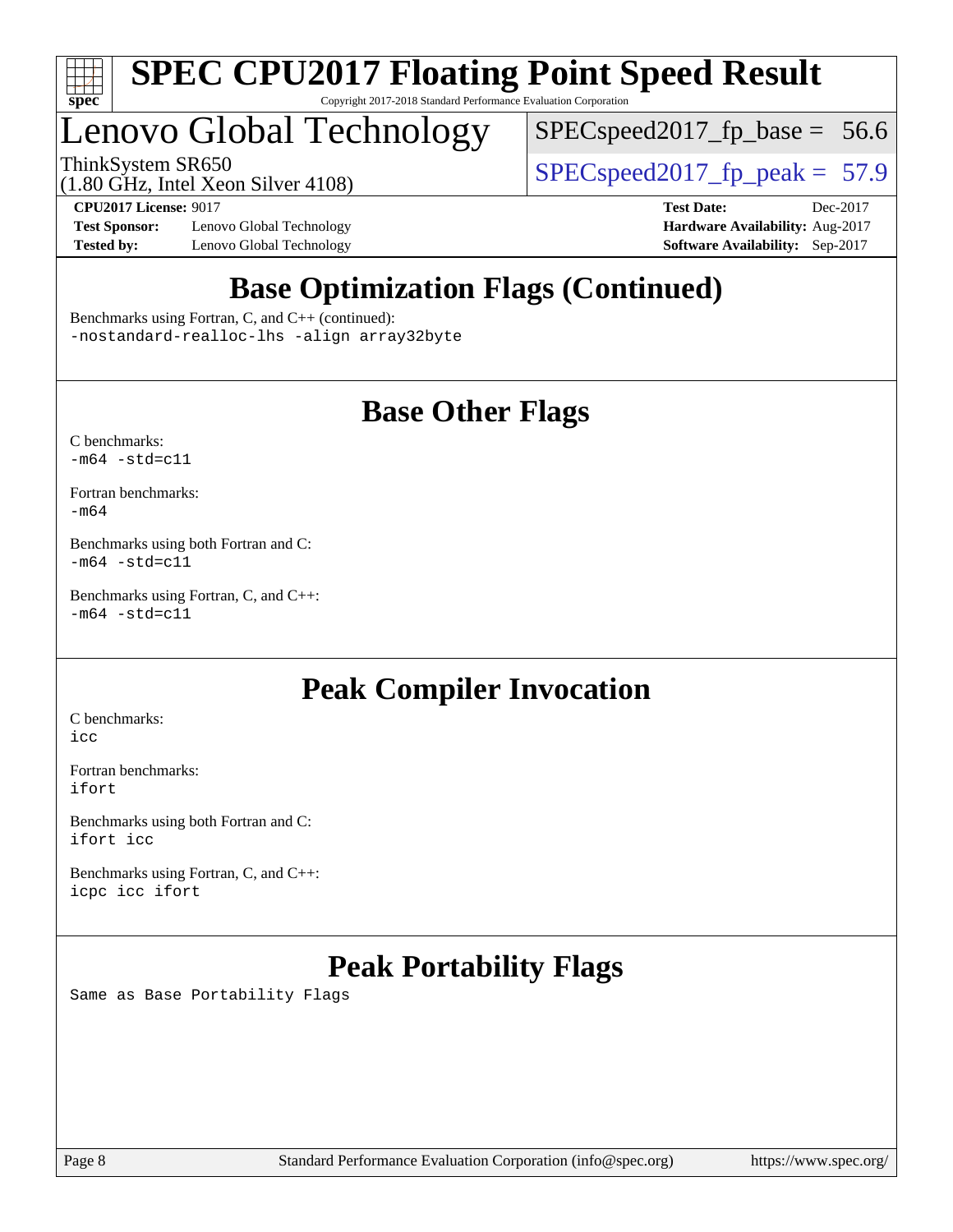

## Lenovo Global Technology

 $SPECspeed2017_fp\_base = 56.6$ 

(1.80 GHz, Intel Xeon Silver 4108)

ThinkSystem SR650  $SPEC speed2017$  fp\_peak = 57.9

**[Test Sponsor:](http://www.spec.org/auto/cpu2017/Docs/result-fields.html#TestSponsor)** Lenovo Global Technology **[Hardware Availability:](http://www.spec.org/auto/cpu2017/Docs/result-fields.html#HardwareAvailability)** Aug-2017 **[Tested by:](http://www.spec.org/auto/cpu2017/Docs/result-fields.html#Testedby)** Lenovo Global Technology **[Software Availability:](http://www.spec.org/auto/cpu2017/Docs/result-fields.html#SoftwareAvailability)** Sep-2017

**[CPU2017 License:](http://www.spec.org/auto/cpu2017/Docs/result-fields.html#CPU2017License)** 9017 **[Test Date:](http://www.spec.org/auto/cpu2017/Docs/result-fields.html#TestDate)** Dec-2017

## **[Peak Optimization Flags](http://www.spec.org/auto/cpu2017/Docs/result-fields.html#PeakOptimizationFlags)**

[C benchmarks](http://www.spec.org/auto/cpu2017/Docs/result-fields.html#Cbenchmarks):

 619.lbm\_s: [-prof-gen](http://www.spec.org/cpu2017/results/res2018q1/cpu2017-20171225-02114.flags.html#user_peakPASS1_CFLAGSPASS1_LDFLAGS619_lbm_s_prof_gen_5aa4926d6013ddb2a31985c654b3eb18169fc0c6952a63635c234f711e6e63dd76e94ad52365559451ec499a2cdb89e4dc58ba4c67ef54ca681ffbe1461d6b36)(pass 1) [-prof-use](http://www.spec.org/cpu2017/results/res2018q1/cpu2017-20171225-02114.flags.html#user_peakPASS2_CFLAGSPASS2_LDFLAGS619_lbm_s_prof_use_1a21ceae95f36a2b53c25747139a6c16ca95bd9def2a207b4f0849963b97e94f5260e30a0c64f4bb623698870e679ca08317ef8150905d41bd88c6f78df73f19)(pass 2) [-O2](http://www.spec.org/cpu2017/results/res2018q1/cpu2017-20171225-02114.flags.html#user_peakPASS1_COPTIMIZE619_lbm_s_f-O2) [-xCORE-AVX2](http://www.spec.org/cpu2017/results/res2018q1/cpu2017-20171225-02114.flags.html#user_peakPASS2_COPTIMIZE619_lbm_s_f-xCORE-AVX2) [-qopt-prefetch](http://www.spec.org/cpu2017/results/res2018q1/cpu2017-20171225-02114.flags.html#user_peakPASS1_COPTIMIZEPASS2_COPTIMIZE619_lbm_s_f-qopt-prefetch) [-ipo](http://www.spec.org/cpu2017/results/res2018q1/cpu2017-20171225-02114.flags.html#user_peakPASS2_COPTIMIZE619_lbm_s_f-ipo) [-O3](http://www.spec.org/cpu2017/results/res2018q1/cpu2017-20171225-02114.flags.html#user_peakPASS2_COPTIMIZE619_lbm_s_f-O3) [-ffinite-math-only](http://www.spec.org/cpu2017/results/res2018q1/cpu2017-20171225-02114.flags.html#user_peakPASS1_COPTIMIZEPASS2_COPTIMIZE619_lbm_s_f_finite_math_only_cb91587bd2077682c4b38af759c288ed7c732db004271a9512da14a4f8007909a5f1427ecbf1a0fb78ff2a814402c6114ac565ca162485bbcae155b5e4258871) [-no-prec-div](http://www.spec.org/cpu2017/results/res2018q1/cpu2017-20171225-02114.flags.html#user_peakPASS2_COPTIMIZE619_lbm_s_f-no-prec-div) [-qopt-mem-layout-trans=3](http://www.spec.org/cpu2017/results/res2018q1/cpu2017-20171225-02114.flags.html#user_peakPASS1_COPTIMIZEPASS2_COPTIMIZE619_lbm_s_f-qopt-mem-layout-trans_de80db37974c74b1f0e20d883f0b675c88c3b01e9d123adea9b28688d64333345fb62bc4a798493513fdb68f60282f9a726aa07f478b2f7113531aecce732043) [-DSPEC\\_SUPPRESS\\_OPENMP](http://www.spec.org/cpu2017/results/res2018q1/cpu2017-20171225-02114.flags.html#suite_peakPASS1_COPTIMIZE619_lbm_s_DSPEC_SUPPRESS_OPENMP) [-qopenmp](http://www.spec.org/cpu2017/results/res2018q1/cpu2017-20171225-02114.flags.html#user_peakPASS2_COPTIMIZE619_lbm_s_qopenmp_16be0c44f24f464004c6784a7acb94aca937f053568ce72f94b139a11c7c168634a55f6653758ddd83bcf7b8463e8028bb0b48b77bcddc6b78d5d95bb1df2967) [-DSPEC\\_OPENMP](http://www.spec.org/cpu2017/results/res2018q1/cpu2017-20171225-02114.flags.html#suite_peakPASS2_COPTIMIZE619_lbm_s_DSPEC_OPENMP) 638.imagick\_s: [-xCORE-AVX2](http://www.spec.org/cpu2017/results/res2018q1/cpu2017-20171225-02114.flags.html#user_peakCOPTIMIZE638_imagick_s_f-xCORE-AVX2) [-ipo](http://www.spec.org/cpu2017/results/res2018q1/cpu2017-20171225-02114.flags.html#user_peakCOPTIMIZE638_imagick_s_f-ipo) [-O3](http://www.spec.org/cpu2017/results/res2018q1/cpu2017-20171225-02114.flags.html#user_peakCOPTIMIZE638_imagick_s_f-O3) [-no-prec-div](http://www.spec.org/cpu2017/results/res2018q1/cpu2017-20171225-02114.flags.html#user_peakCOPTIMIZE638_imagick_s_f-no-prec-div) [-qopt-prefetch](http://www.spec.org/cpu2017/results/res2018q1/cpu2017-20171225-02114.flags.html#user_peakCOPTIMIZE638_imagick_s_f-qopt-prefetch) [-ffinite-math-only](http://www.spec.org/cpu2017/results/res2018q1/cpu2017-20171225-02114.flags.html#user_peakCOPTIMIZE638_imagick_s_f_finite_math_only_cb91587bd2077682c4b38af759c288ed7c732db004271a9512da14a4f8007909a5f1427ecbf1a0fb78ff2a814402c6114ac565ca162485bbcae155b5e4258871) [-qopt-mem-layout-trans=3](http://www.spec.org/cpu2017/results/res2018q1/cpu2017-20171225-02114.flags.html#user_peakCOPTIMIZE638_imagick_s_f-qopt-mem-layout-trans_de80db37974c74b1f0e20d883f0b675c88c3b01e9d123adea9b28688d64333345fb62bc4a798493513fdb68f60282f9a726aa07f478b2f7113531aecce732043) [-qopenmp](http://www.spec.org/cpu2017/results/res2018q1/cpu2017-20171225-02114.flags.html#user_peakCOPTIMIZE638_imagick_s_qopenmp_16be0c44f24f464004c6784a7acb94aca937f053568ce72f94b139a11c7c168634a55f6653758ddd83bcf7b8463e8028bb0b48b77bcddc6b78d5d95bb1df2967) [-DSPEC\\_OPENMP](http://www.spec.org/cpu2017/results/res2018q1/cpu2017-20171225-02114.flags.html#suite_peakCOPTIMIZE638_imagick_s_DSPEC_OPENMP) 644.nab\_s: Same as 638.imagick\_s [Fortran benchmarks](http://www.spec.org/auto/cpu2017/Docs/result-fields.html#Fortranbenchmarks): [-prof-gen](http://www.spec.org/cpu2017/results/res2018q1/cpu2017-20171225-02114.flags.html#user_FCpeak_prof_gen_5aa4926d6013ddb2a31985c654b3eb18169fc0c6952a63635c234f711e6e63dd76e94ad52365559451ec499a2cdb89e4dc58ba4c67ef54ca681ffbe1461d6b36)(pass 1) [-prof-use](http://www.spec.org/cpu2017/results/res2018q1/cpu2017-20171225-02114.flags.html#user_FCpeak_prof_use_1a21ceae95f36a2b53c25747139a6c16ca95bd9def2a207b4f0849963b97e94f5260e30a0c64f4bb623698870e679ca08317ef8150905d41bd88c6f78df73f19)(pass 2) [-DSPEC\\_SUPPRESS\\_OPENMP](http://www.spec.org/cpu2017/results/res2018q1/cpu2017-20171225-02114.flags.html#suite_FCpeak_DSPEC_SUPPRESS_OPENMP) [-DSPEC\\_OPENMP](http://www.spec.org/cpu2017/results/res2018q1/cpu2017-20171225-02114.flags.html#suite_FCpeak_DSPEC_OPENMP) [-O2](http://www.spec.org/cpu2017/results/res2018q1/cpu2017-20171225-02114.flags.html#user_FCpeak_f-O2) [-xCORE-AVX2](http://www.spec.org/cpu2017/results/res2018q1/cpu2017-20171225-02114.flags.html#user_FCpeak_f-xCORE-AVX2) [-qopt-prefetch](http://www.spec.org/cpu2017/results/res2018q1/cpu2017-20171225-02114.flags.html#user_FCpeak_f-qopt-prefetch) [-ipo](http://www.spec.org/cpu2017/results/res2018q1/cpu2017-20171225-02114.flags.html#user_FCpeak_f-ipo) [-O3](http://www.spec.org/cpu2017/results/res2018q1/cpu2017-20171225-02114.flags.html#user_FCpeak_f-O3) [-ffinite-math-only](http://www.spec.org/cpu2017/results/res2018q1/cpu2017-20171225-02114.flags.html#user_FCpeak_f_finite_math_only_cb91587bd2077682c4b38af759c288ed7c732db004271a9512da14a4f8007909a5f1427ecbf1a0fb78ff2a814402c6114ac565ca162485bbcae155b5e4258871) [-no-prec-div](http://www.spec.org/cpu2017/results/res2018q1/cpu2017-20171225-02114.flags.html#user_FCpeak_f-no-prec-div) [-qopt-mem-layout-trans=3](http://www.spec.org/cpu2017/results/res2018q1/cpu2017-20171225-02114.flags.html#user_FCpeak_f-qopt-mem-layout-trans_de80db37974c74b1f0e20d883f0b675c88c3b01e9d123adea9b28688d64333345fb62bc4a798493513fdb68f60282f9a726aa07f478b2f7113531aecce732043) [-qopenmp](http://www.spec.org/cpu2017/results/res2018q1/cpu2017-20171225-02114.flags.html#user_FCpeak_qopenmp_16be0c44f24f464004c6784a7acb94aca937f053568ce72f94b139a11c7c168634a55f6653758ddd83bcf7b8463e8028bb0b48b77bcddc6b78d5d95bb1df2967) [-nostandard-realloc-lhs](http://www.spec.org/cpu2017/results/res2018q1/cpu2017-20171225-02114.flags.html#user_FCpeak_f_2003_std_realloc_82b4557e90729c0f113870c07e44d33d6f5a304b4f63d4c15d2d0f1fab99f5daaed73bdb9275d9ae411527f28b936061aa8b9c8f2d63842963b95c9dd6426b8a) [-align array32byte](http://www.spec.org/cpu2017/results/res2018q1/cpu2017-20171225-02114.flags.html#user_FCpeak_align_array32byte_b982fe038af199962ba9a80c053b8342c548c85b40b8e86eb3cc33dee0d7986a4af373ac2d51c3f7cf710a18d62fdce2948f201cd044323541f22fc0fffc51b6) [Benchmarks using both Fortran and C](http://www.spec.org/auto/cpu2017/Docs/result-fields.html#BenchmarksusingbothFortranandC): 621.wrf\_s: [-prof-gen](http://www.spec.org/cpu2017/results/res2018q1/cpu2017-20171225-02114.flags.html#user_peakPASS1_CFLAGSPASS1_FFLAGSPASS1_LDFLAGS621_wrf_s_prof_gen_5aa4926d6013ddb2a31985c654b3eb18169fc0c6952a63635c234f711e6e63dd76e94ad52365559451ec499a2cdb89e4dc58ba4c67ef54ca681ffbe1461d6b36)(pass 1) [-prof-use](http://www.spec.org/cpu2017/results/res2018q1/cpu2017-20171225-02114.flags.html#user_peakPASS2_CFLAGSPASS2_FFLAGSPASS2_LDFLAGS621_wrf_s_prof_use_1a21ceae95f36a2b53c25747139a6c16ca95bd9def2a207b4f0849963b97e94f5260e30a0c64f4bb623698870e679ca08317ef8150905d41bd88c6f78df73f19)(pass 2) [-O2](http://www.spec.org/cpu2017/results/res2018q1/cpu2017-20171225-02114.flags.html#user_peakPASS1_COPTIMIZEPASS1_FOPTIMIZE621_wrf_s_f-O2) [-xCORE-AVX2](http://www.spec.org/cpu2017/results/res2018q1/cpu2017-20171225-02114.flags.html#user_peakPASS2_COPTIMIZEPASS2_FOPTIMIZE621_wrf_s_f-xCORE-AVX2) [-qopt-prefetch](http://www.spec.org/cpu2017/results/res2018q1/cpu2017-20171225-02114.flags.html#user_peakPASS1_COPTIMIZEPASS1_FOPTIMIZEPASS2_COPTIMIZEPASS2_FOPTIMIZE621_wrf_s_f-qopt-prefetch) [-ipo](http://www.spec.org/cpu2017/results/res2018q1/cpu2017-20171225-02114.flags.html#user_peakPASS2_COPTIMIZEPASS2_FOPTIMIZE621_wrf_s_f-ipo) [-O3](http://www.spec.org/cpu2017/results/res2018q1/cpu2017-20171225-02114.flags.html#user_peakPASS2_COPTIMIZEPASS2_FOPTIMIZE621_wrf_s_f-O3) [-ffinite-math-only](http://www.spec.org/cpu2017/results/res2018q1/cpu2017-20171225-02114.flags.html#user_peakPASS1_COPTIMIZEPASS1_FOPTIMIZEPASS2_COPTIMIZEPASS2_FOPTIMIZE621_wrf_s_f_finite_math_only_cb91587bd2077682c4b38af759c288ed7c732db004271a9512da14a4f8007909a5f1427ecbf1a0fb78ff2a814402c6114ac565ca162485bbcae155b5e4258871) [-no-prec-div](http://www.spec.org/cpu2017/results/res2018q1/cpu2017-20171225-02114.flags.html#user_peakPASS2_COPTIMIZEPASS2_FOPTIMIZE621_wrf_s_f-no-prec-div) [-qopt-mem-layout-trans=3](http://www.spec.org/cpu2017/results/res2018q1/cpu2017-20171225-02114.flags.html#user_peakPASS1_COPTIMIZEPASS1_FOPTIMIZEPASS2_COPTIMIZEPASS2_FOPTIMIZE621_wrf_s_f-qopt-mem-layout-trans_de80db37974c74b1f0e20d883f0b675c88c3b01e9d123adea9b28688d64333345fb62bc4a798493513fdb68f60282f9a726aa07f478b2f7113531aecce732043) [-DSPEC\\_SUPPRESS\\_OPENMP](http://www.spec.org/cpu2017/results/res2018q1/cpu2017-20171225-02114.flags.html#suite_peakPASS1_COPTIMIZEPASS1_FOPTIMIZE621_wrf_s_DSPEC_SUPPRESS_OPENMP) [-qopenmp](http://www.spec.org/cpu2017/results/res2018q1/cpu2017-20171225-02114.flags.html#user_peakPASS2_COPTIMIZEPASS2_FOPTIMIZE621_wrf_s_qopenmp_16be0c44f24f464004c6784a7acb94aca937f053568ce72f94b139a11c7c168634a55f6653758ddd83bcf7b8463e8028bb0b48b77bcddc6b78d5d95bb1df2967) [-DSPEC\\_OPENMP](http://www.spec.org/cpu2017/results/res2018q1/cpu2017-20171225-02114.flags.html#suite_peakPASS2_COPTIMIZEPASS2_FOPTIMIZE621_wrf_s_DSPEC_OPENMP) [-nostandard-realloc-lhs](http://www.spec.org/cpu2017/results/res2018q1/cpu2017-20171225-02114.flags.html#user_peakEXTRA_FOPTIMIZE621_wrf_s_f_2003_std_realloc_82b4557e90729c0f113870c07e44d33d6f5a304b4f63d4c15d2d0f1fab99f5daaed73bdb9275d9ae411527f28b936061aa8b9c8f2d63842963b95c9dd6426b8a) [-align array32byte](http://www.spec.org/cpu2017/results/res2018q1/cpu2017-20171225-02114.flags.html#user_peakEXTRA_FOPTIMIZE621_wrf_s_align_array32byte_b982fe038af199962ba9a80c053b8342c548c85b40b8e86eb3cc33dee0d7986a4af373ac2d51c3f7cf710a18d62fdce2948f201cd044323541f22fc0fffc51b6) 627.cam4\_s: [-xCORE-AVX2](http://www.spec.org/cpu2017/results/res2018q1/cpu2017-20171225-02114.flags.html#user_peakCOPTIMIZEFOPTIMIZE627_cam4_s_f-xCORE-AVX2) [-ipo](http://www.spec.org/cpu2017/results/res2018q1/cpu2017-20171225-02114.flags.html#user_peakCOPTIMIZEFOPTIMIZE627_cam4_s_f-ipo) [-O3](http://www.spec.org/cpu2017/results/res2018q1/cpu2017-20171225-02114.flags.html#user_peakCOPTIMIZEFOPTIMIZE627_cam4_s_f-O3) [-no-prec-div](http://www.spec.org/cpu2017/results/res2018q1/cpu2017-20171225-02114.flags.html#user_peakCOPTIMIZEFOPTIMIZE627_cam4_s_f-no-prec-div) [-qopt-prefetch](http://www.spec.org/cpu2017/results/res2018q1/cpu2017-20171225-02114.flags.html#user_peakCOPTIMIZEFOPTIMIZE627_cam4_s_f-qopt-prefetch) [-ffinite-math-only](http://www.spec.org/cpu2017/results/res2018q1/cpu2017-20171225-02114.flags.html#user_peakCOPTIMIZEFOPTIMIZE627_cam4_s_f_finite_math_only_cb91587bd2077682c4b38af759c288ed7c732db004271a9512da14a4f8007909a5f1427ecbf1a0fb78ff2a814402c6114ac565ca162485bbcae155b5e4258871) [-qopt-mem-layout-trans=3](http://www.spec.org/cpu2017/results/res2018q1/cpu2017-20171225-02114.flags.html#user_peakCOPTIMIZEFOPTIMIZE627_cam4_s_f-qopt-mem-layout-trans_de80db37974c74b1f0e20d883f0b675c88c3b01e9d123adea9b28688d64333345fb62bc4a798493513fdb68f60282f9a726aa07f478b2f7113531aecce732043) [-qopenmp](http://www.spec.org/cpu2017/results/res2018q1/cpu2017-20171225-02114.flags.html#user_peakCOPTIMIZEFOPTIMIZE627_cam4_s_qopenmp_16be0c44f24f464004c6784a7acb94aca937f053568ce72f94b139a11c7c168634a55f6653758ddd83bcf7b8463e8028bb0b48b77bcddc6b78d5d95bb1df2967) [-DSPEC\\_OPENMP](http://www.spec.org/cpu2017/results/res2018q1/cpu2017-20171225-02114.flags.html#suite_peakCOPTIMIZEFOPTIMIZE627_cam4_s_DSPEC_OPENMP) [-nostandard-realloc-lhs](http://www.spec.org/cpu2017/results/res2018q1/cpu2017-20171225-02114.flags.html#user_peakEXTRA_FOPTIMIZE627_cam4_s_f_2003_std_realloc_82b4557e90729c0f113870c07e44d33d6f5a304b4f63d4c15d2d0f1fab99f5daaed73bdb9275d9ae411527f28b936061aa8b9c8f2d63842963b95c9dd6426b8a) [-align array32byte](http://www.spec.org/cpu2017/results/res2018q1/cpu2017-20171225-02114.flags.html#user_peakEXTRA_FOPTIMIZE627_cam4_s_align_array32byte_b982fe038af199962ba9a80c053b8342c548c85b40b8e86eb3cc33dee0d7986a4af373ac2d51c3f7cf710a18d62fdce2948f201cd044323541f22fc0fffc51b6) 628.pop2\_s: Same as 621.wrf\_s [Benchmarks using Fortran, C, and C++](http://www.spec.org/auto/cpu2017/Docs/result-fields.html#BenchmarksusingFortranCandCXX): [-prof-gen](http://www.spec.org/cpu2017/results/res2018q1/cpu2017-20171225-02114.flags.html#user_CC_CXX_FCpeak_prof_gen_5aa4926d6013ddb2a31985c654b3eb18169fc0c6952a63635c234f711e6e63dd76e94ad52365559451ec499a2cdb89e4dc58ba4c67ef54ca681ffbe1461d6b36)(pass 1) [-prof-use](http://www.spec.org/cpu2017/results/res2018q1/cpu2017-20171225-02114.flags.html#user_CC_CXX_FCpeak_prof_use_1a21ceae95f36a2b53c25747139a6c16ca95bd9def2a207b4f0849963b97e94f5260e30a0c64f4bb623698870e679ca08317ef8150905d41bd88c6f78df73f19)(pass 2) [-O2](http://www.spec.org/cpu2017/results/res2018q1/cpu2017-20171225-02114.flags.html#user_CC_CXX_FCpeak_f-O2) [-xCORE-AVX2](http://www.spec.org/cpu2017/results/res2018q1/cpu2017-20171225-02114.flags.html#user_CC_CXX_FCpeak_f-xCORE-AVX2) [-qopt-prefetch](http://www.spec.org/cpu2017/results/res2018q1/cpu2017-20171225-02114.flags.html#user_CC_CXX_FCpeak_f-qopt-prefetch) [-ipo](http://www.spec.org/cpu2017/results/res2018q1/cpu2017-20171225-02114.flags.html#user_CC_CXX_FCpeak_f-ipo) [-O3](http://www.spec.org/cpu2017/results/res2018q1/cpu2017-20171225-02114.flags.html#user_CC_CXX_FCpeak_f-O3) [-ffinite-math-only](http://www.spec.org/cpu2017/results/res2018q1/cpu2017-20171225-02114.flags.html#user_CC_CXX_FCpeak_f_finite_math_only_cb91587bd2077682c4b38af759c288ed7c732db004271a9512da14a4f8007909a5f1427ecbf1a0fb78ff2a814402c6114ac565ca162485bbcae155b5e4258871) [-no-prec-div](http://www.spec.org/cpu2017/results/res2018q1/cpu2017-20171225-02114.flags.html#user_CC_CXX_FCpeak_f-no-prec-div) [-qopt-mem-layout-trans=3](http://www.spec.org/cpu2017/results/res2018q1/cpu2017-20171225-02114.flags.html#user_CC_CXX_FCpeak_f-qopt-mem-layout-trans_de80db37974c74b1f0e20d883f0b675c88c3b01e9d123adea9b28688d64333345fb62bc4a798493513fdb68f60282f9a726aa07f478b2f7113531aecce732043) [-DSPEC\\_SUPPRESS\\_OPENMP](http://www.spec.org/cpu2017/results/res2018q1/cpu2017-20171225-02114.flags.html#suite_CC_CXX_FCpeak_DSPEC_SUPPRESS_OPENMP) [-qopenmp](http://www.spec.org/cpu2017/results/res2018q1/cpu2017-20171225-02114.flags.html#user_CC_CXX_FCpeak_qopenmp_16be0c44f24f464004c6784a7acb94aca937f053568ce72f94b139a11c7c168634a55f6653758ddd83bcf7b8463e8028bb0b48b77bcddc6b78d5d95bb1df2967) [-DSPEC\\_OPENMP](http://www.spec.org/cpu2017/results/res2018q1/cpu2017-20171225-02114.flags.html#suite_CC_CXX_FCpeak_DSPEC_OPENMP) [-nostandard-realloc-lhs](http://www.spec.org/cpu2017/results/res2018q1/cpu2017-20171225-02114.flags.html#user_CC_CXX_FCpeak_f_2003_std_realloc_82b4557e90729c0f113870c07e44d33d6f5a304b4f63d4c15d2d0f1fab99f5daaed73bdb9275d9ae411527f28b936061aa8b9c8f2d63842963b95c9dd6426b8a) [-align array32byte](http://www.spec.org/cpu2017/results/res2018q1/cpu2017-20171225-02114.flags.html#user_CC_CXX_FCpeak_align_array32byte_b982fe038af199962ba9a80c053b8342c548c85b40b8e86eb3cc33dee0d7986a4af373ac2d51c3f7cf710a18d62fdce2948f201cd044323541f22fc0fffc51b6) **[Peak Other Flags](http://www.spec.org/auto/cpu2017/Docs/result-fields.html#PeakOtherFlags)** [C benchmarks](http://www.spec.org/auto/cpu2017/Docs/result-fields.html#Cbenchmarks):  $-m64 - std= c11$  $-m64 - std= c11$ **(Continued on next page)**

Page 9 Standard Performance Evaluation Corporation [\(info@spec.org\)](mailto:info@spec.org) <https://www.spec.org/>